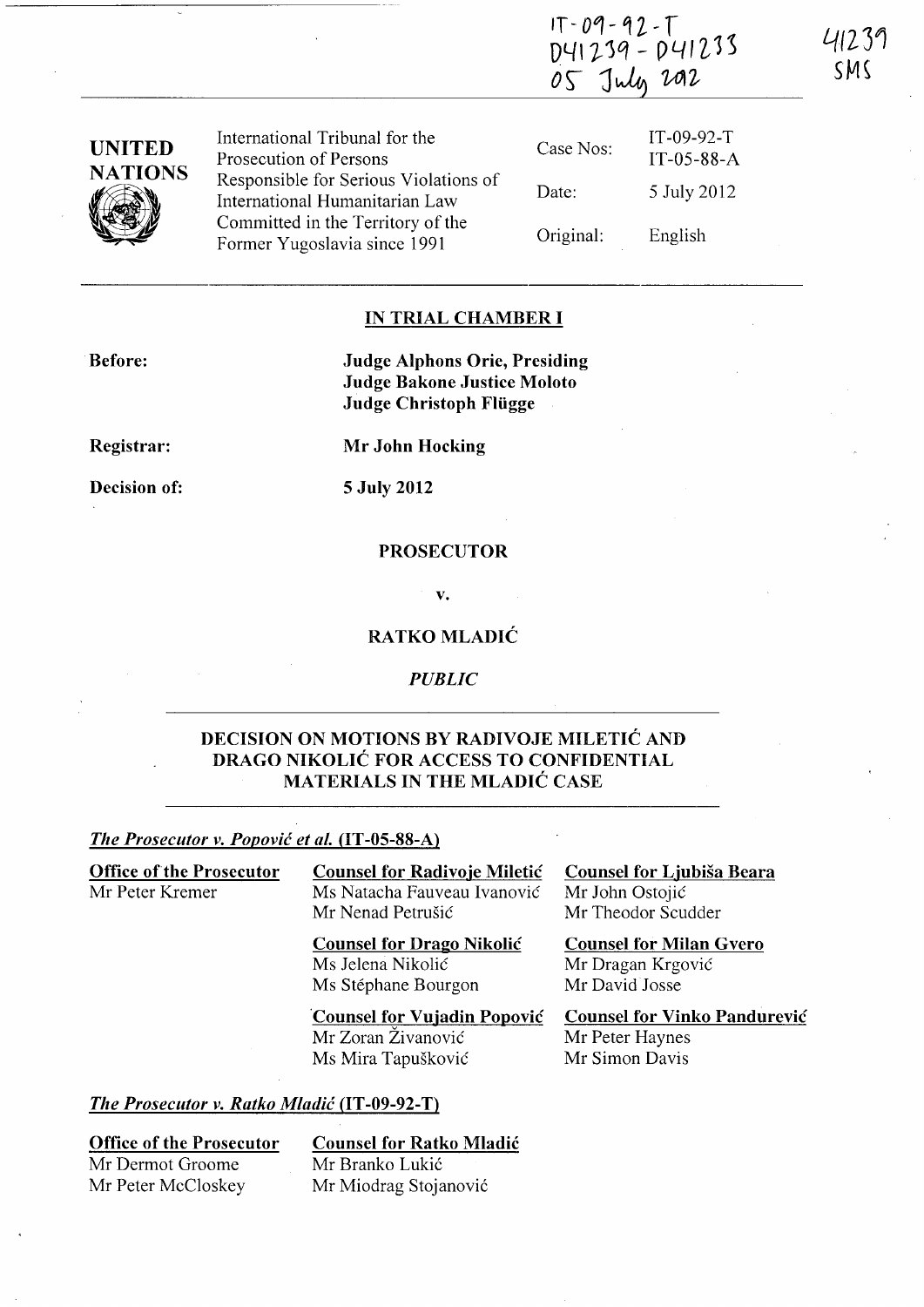## **I. PROCEDURAL HISTORY AND SUBMISSIONS OF THE PARTIES**

1. On 18 May 2012, the Radivoje Miletić Defence *("Miletić Defence")* filed a motion requesting access to confidential *inter partes* materials from the case of *Prosecutor* v. *Ratko Mladic ("Mile tic* Motion" and *"Mladic* case" respectively), including confidential transcripts of closed session hearings, confidential exhibits admitted or presented, and confidential decisions and orders regarding evidence.! The *Miletic* Motion is restricted to all *inter partes* materials relevant to its case which relate to a) events that occurred in Srebrenica in 1995; b) the organization, structure and hierarchy of the Army of Republika Srpska and, in particular, the relationship and contacts between Ratko Mladić and Radivoje Miletić; c) the drafting of Directives and, in particular, Directives no. 7 and no. 7/1; and d) convoys and transport of humanitarian aid.<sup>2</sup> The *Miletic* Defence notes that there are numerous factual similarities between the cases against Mr Miletić and Mr Mladić.<sup>3</sup> In view of the common charges and alleged collaborations arising from their alleged participation in the same joint criminal enterprise ("JCE") to displace the Muslim population from the Srebrenica and Žepa enclaves, the *Miletic* Defence submits that the requested confidential information may be relevant and important to its case. 4

2. On 22 May 2012, the *Mladic* Defence responded that it does not object to the *Miletic*  Motion.<sup>5</sup>

3. On 23 May 2012, the Drago Nikoli6 Defence *("Nikolic* Defence", collectively with the *Miletić* Defence, "Applicants") filed a joinder motion, requesting access to all the confidential materials requested in the *Miletic* Motion, except in relation to category d) confidential materials relating to convoys and transport of humanitarian aid *("Nikolić Motion"*).<sup>6</sup> The *Nikolić Defence* submits that there is a nexus between the charges against Mr Nikolić and the case against Mr Mladi6 and, as such, access to this confidential information will be of assistance to the *Nikolic*  Defence in the appellate proceedings.<sup>7</sup>

Requête de Radivoje Miletić aux fins d'Acces a des Informations Confidentielles dans l'Affaire Mladić, 18 May 2012 (English translation filed 24 May 2012), paras 1, 12.

 $\overline{2}$ *Miletic* Motion, para. 2.

 $\overline{\mathbf{3}}$ *Miletic* Motion, paras 5-7.

 $\overline{4}$ Ibid.

 $\overline{\mathbf{5}}$ Response to "Requête de Radivoje Miletić aux Fins d'Acces a des Informations Confidentielles dans l'Affaire Mladi6", 22 May 2012, para. 3.

Motion on Behalf of Drago Nikolić Joining the Miletić Motion for Access to Confidential Material in the Mladić Case, 23 May 2012, paras 1, 5.  $\overline{7}$ 

*Niko!ic* Motion, paras 6-8.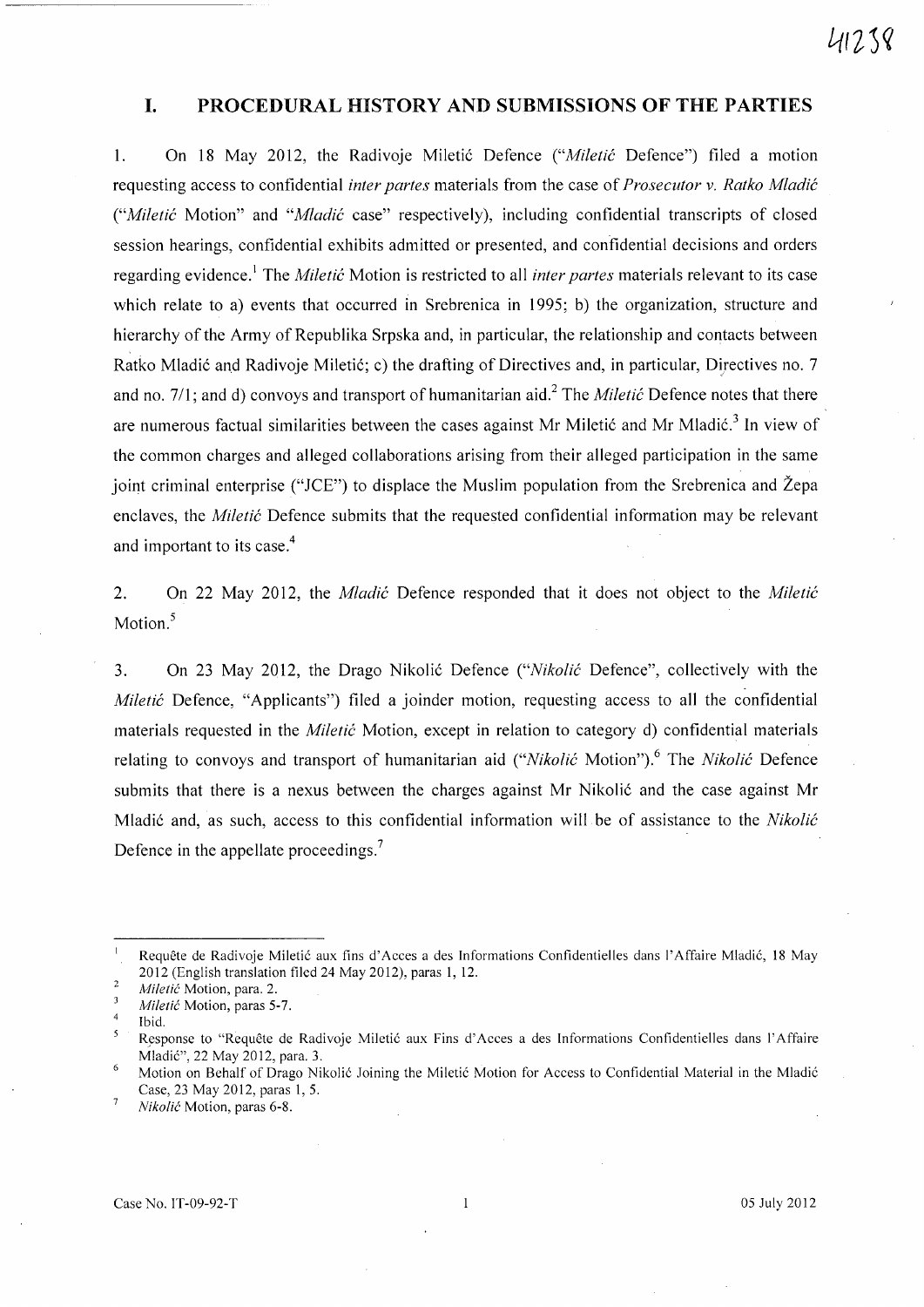4. On 1 June 2012, the Prosecution responded to the *Miletic* and *Nikolic* Motions. 8 While the Prosecution does not object to the Applicants' request for access to confidential materials from the *Mladić* case, it requests that certain materials be excluded from access.<sup>9</sup> First, material which has been provided pursuant to Rule 70 of the Tribunal's Rules of Procedure and Evidence ("Rules': and "Rule 70 material", respectively) should only be made available to the Applicants upon receipt of the provider's consent.<sup>10</sup> Second, confidential exhibits that have been tendered by the parties, but not admitted into evidence, should be excluded.<sup>11</sup> Lastly, the Prosecution submits that the Applicants have not sought, and should therefore be denied, access to certain categories of materials that have little or no forensic purpose to their respective cases, including: confidential *inter partes*  material related to remuneration of counsel; provisional release; fitness to stand trial; the health of the Accused; notices of non-attendance in court; modalities of trial; protective measures; notices of compliance filed in respect of other access decisions; subpoenas; witness scheduling, attendance or appearance; video-conference links; orders to redact transcripts or broadcasts of a hearing; execution of arrest warrant; or enforcement of any sentence.<sup>12</sup>

# **11. APPLICABLE LAW**

5. The Chamber recalls and refers to the applicable law governing requests for access to confidential materials in a case by parties in other cases before the Tribunal, as set out in a prior decision. $13$ 

#### **Ill. DISCUSSION**

6. Radivoje Miletić and Drago Nikolić are charged with various crimes allegedly committed between March 1995 and November 1995 in furtherance of a JCE to eliminate the Bosnian Muslims in Srebrenica.<sup>14</sup> Ratko Mladić is charged with many of the same crimes allegedly committed between July 1995 and November 1995 as part of the same JCE.<sup>15</sup> Therefore, the Chamber is satisfied that there is a geographical, temporal, and substantial overlap between the case against Miletić and Nikolić and the *Mladić* case. The Chamber also considers that granting access is likely to materially assist in the preparation of their respective cases. The Chamber further finds that

 $\bf 8$ Prosecution Response to Motions by Radivoje Miletić and Drago Nikolić for Access to Confidential *Inter Partes* Materials in the *Mladic* Case, 1 June 2012 ("Response").

 $\overline{9}$ Response, paras 1, 4, 7-10, 14-15.

 $\frac{10}{11}$  Response, paras 5, 11.

 $\frac{11}{12}$  Response, para. 12.

 $\frac{12}{13}$  Response, para. 13.

<sup>13</sup> Decision on Defence Request for Access to Confidential Materials from *Krstic* Case, 21 March 2012 *("Krstic*  Access Decision"), paras 3-9.

<sup>14</sup>*Prosecutor* v. *Vujadin Popovic et al.,* Case No. IT-05-88-T, Indictment, 4 August 2006, paras 6, 18,24-27,35,42, 50-60,97.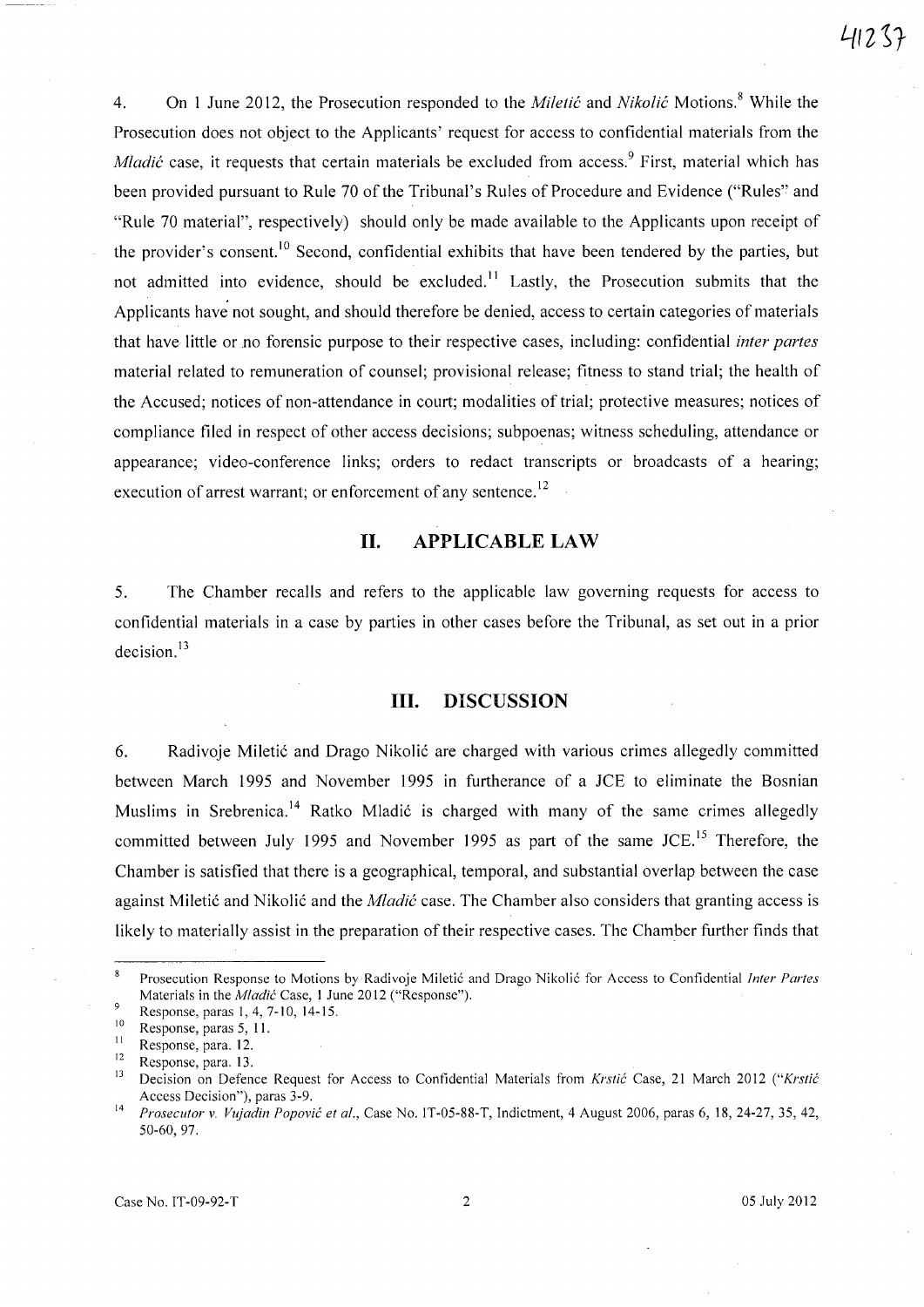the Applicants have met the specificity threshold required In accordance with the Tribunal's jurisprudence.

7. **In** relation to the Applicants' requested access to "confidential exhibits [ ... ] presented", the Chamber notes that the Tribunal's jurisprudence limits access to materials officially admitted into evidence.<sup>16</sup> Material must have moved from the domain of the tendering party to the body of evidence before it can be accessed by applicants from other cases.<sup>17</sup> The Chamber is therefore of the view that any materials tendered by the parties, but not admitted into evidence, should be excluded from any access granted by this decision.

8. **In** relation to Rule 70 material, the Chamber considers that the Applicants may only be given access to such material once the provider has consented to its disclosure to the Applicants. It is the responsibility of the relevant party to identify to the Registry any such Rule 70 material and to seek its provider's consent to disclosure.

9. The Chamber further considers that material relating to protected witnesses for whom orders of delayed disclosure have been issued must be excluded from any access granted by this decision. Although it is possible that such material may have forensic value to the Applicants, considering the stage of the proceedings in the *Mladic* case, any such potential value does not outweigh the consideration the Chamber must give to the safety and protection of victims and witnesses, pursuant to Articles 20 (1) and 22 of the Tribunal's Statute and Rule 75 (A) of the Rules.

10. The Chamber notes that in granting access to the requested categories of material, such categories may include evidentiary material containing sensitive information of little or no value to the Applicants. The Chamber considers the following categories as having no forensic purpose: remuneration; provisional release; fitness to stand trial; reports of the Reporting Medical Officer; Registry submission of expert reports on health issues; notice of non-attendance in court; modalities of trial; protective measures; subpoenas; video-conference links; orders to redact public transcripts and public broadcasts of a hearing; witness scheduling; witness appearance, witness attendance; execution of arrest warrant; and enforcement of sentences.<sup>18</sup> The Chamber notes the Prosecution's

<sup>&</sup>lt;sup>15</sup> Fourth Amended Indictment, 16 December 2011, paras 19-23.

<sup>16</sup>*Krstic* Access Decision, para. 12; *Prosecutor* v. *Vojislav Seselj,* Case No. IT-03-67-T, Decision on Mico Stanisic Motion for Disclosure of Exhibit List and "MFI" Materials from *Šešelj* Case (IT-03-67), 1 August 2011, para. 15; *Prosecutor* v. *Momcilo Perisic,* Case No. IT-04-81-T, Decision on Zdravko ·Tolimir's Urgent Request for Disclosure of Confidential Material from the *Perisic* Case, 30 September 2010, para. 11; *Prosecutor* v. *Vlastimir Doraevic,* Case No. IT-05-8711-T, Decision on Defence Motion for Access to Transcripts, Exhibits and Documents in the Dordevic Case, 10 June 2009, para. 21.

<sup>17</sup> See *Prosecutor* v *Zdravko Tolimir,* Case No. IT *-05-88/2-*T, IT -95-5/18-T, 18 January 2012, p. 3.

<sup>18</sup>See *Krstic* Access Decision para. 18; Addendum to Decision on Defence Request for Access to Confidential Materials from the *Krstic* Case, 24 May 2012; Decision on Motion by Radovan Karadzic for Access to Confidential Materials in the *Mladjc* Case, 18 October 201 I, paras 16-17.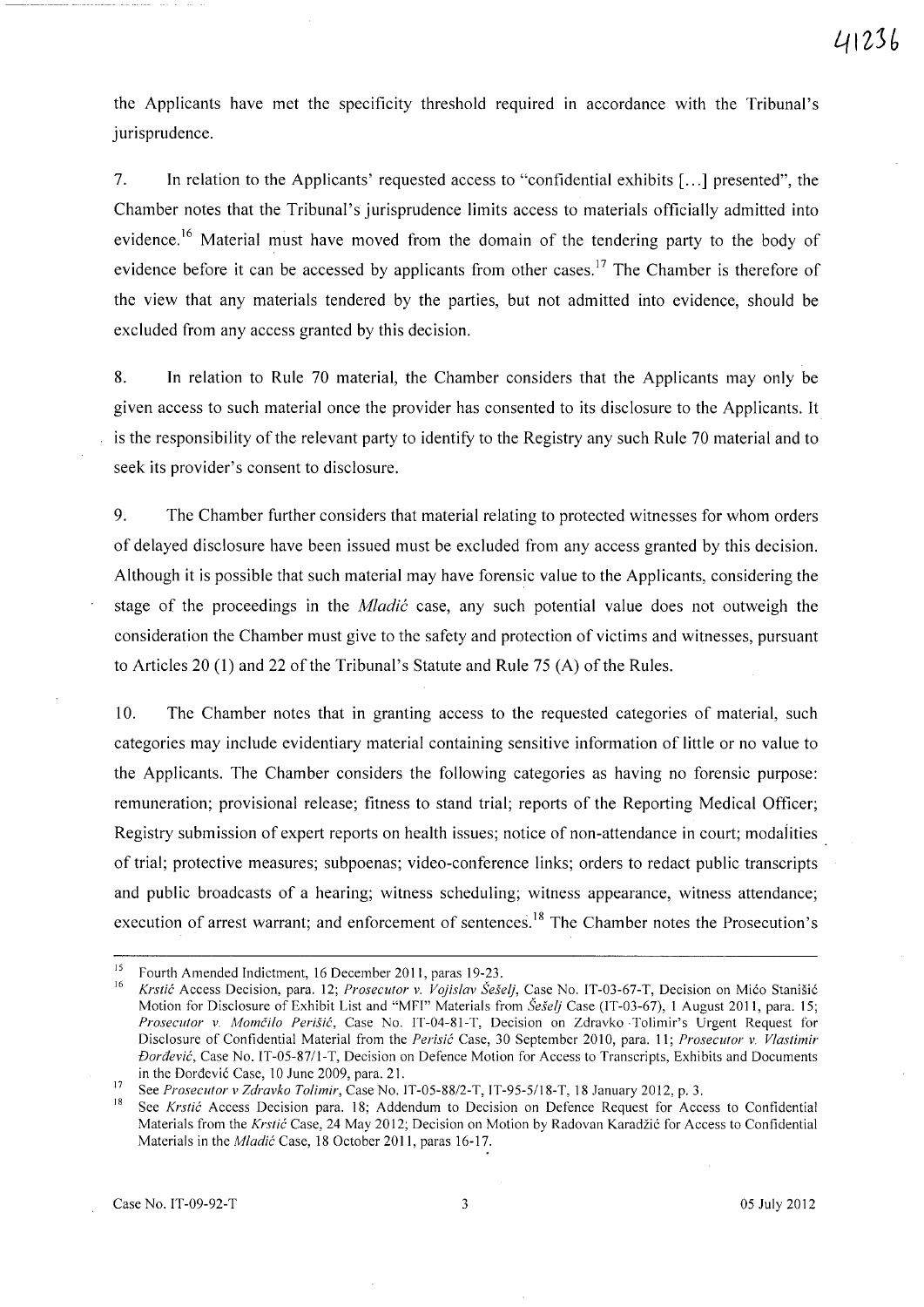request that the Chamber also limit access to materials from the categories of the health of the Accused and notices of compliance filed in respect of other access decisions.<sup>19</sup> The Chamber similarly finds that material from such categories has no forensic value to the Applicants and is therefore excluded from any access granted by this decision. While several of the listed categories fall outside the scope of the Applicants' request by definition, the Chamber includes them here in the interests of clarity and consistency with past decisions.

11. Finally, out of consideration for. judicial economy, and taking into account that the hearing of evidence in the *Mladic* case is yet to start, the Applicants' access to confidential materials in the *Mladić* case should be granted on an ongoing basis, pursuant to the restrictions set out in this decision.<sup>20</sup>

### **IV. DISPOSITION**

12. For the foregoing reasons and pursuant to Rules 54 and 75 of the Rules, the Chamber

**GRANTS** the *Miletic* and *Nikolic* Motions in part;

**ORDERS** the Prosecution and the *Mladic* Defence, on an ongoing basis, to identify to the Registry for disclosure to the Applicants *inter partes* confidential materials in the *Mladic* case, including confidential transcripts of closed session hearings, confidential exhibits admitted, and confidential decisions and orders regarding evidence, which relate to the following matters, subject to the restrictions set out in paragraphs 8-10 of this decision:

- (i) events that occurred in Srebrenica in 1995;
- (ii) the organization, structure and hierarchy of the Army of Republika Srpska;
- (iii) the drafting of Directives and, in particular, Directives no. 7 and no. 711;

**ORDERS** the Prosecutiori and the *Mladic* Defence, on an ongoing basis, to identify to the Registry for disclosure to the *Miletic* Defence, subject to the restrictions set out in this decision, all *inter partes* confidential materials in the *Mladic* case relating to:

(iv) convoys and transport of humanitarian aid;

 $\frac{19}{20}$  Response, para. 13.

<sup>20</sup> In relation to the Applicants' request that the Registry ensure that the Applicants have access to public materials, the Chamber notes that public transcripts, decisions, and orders are available through the Tribunal's public website, and that instructions for accessing public exhibits can be found at T. 329-330.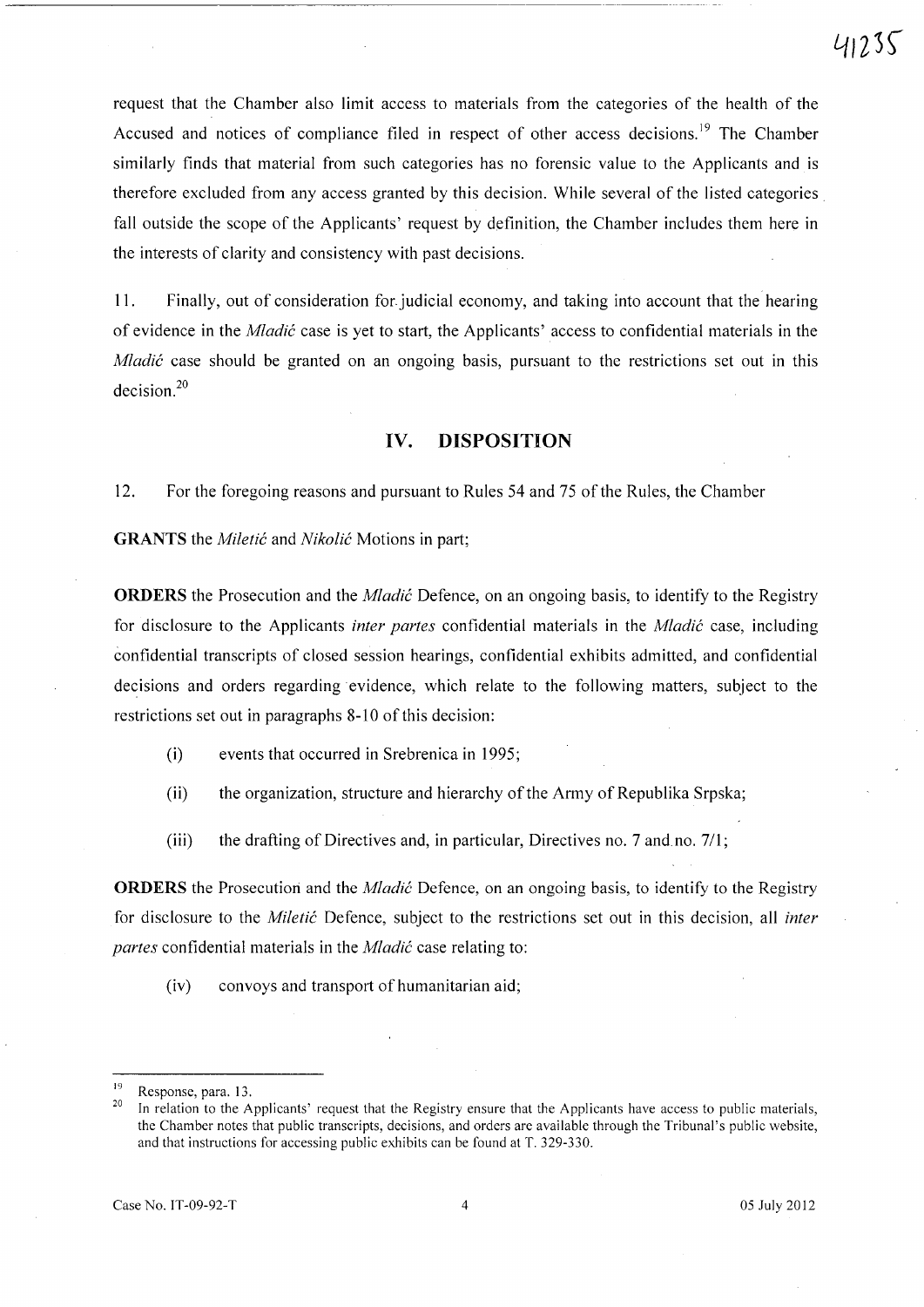41234

**ORDERS** that material including audio and video files and/or transcripts which fall· into the following list of categories be excluded from the scope of the present decision: remuneration; provisional release; fitness to stand trial; reports of the Reporting Medical Officer; Registry submission of expert reports on health issues; notice of non-attendance in court; modalities of trial; protective measures; subpoenas; video-conference links; orders to redact public transcripts and public broadcasts of a hearing; witness scheduling; witness appearance, witness attendance; execution of arrest warrant; the health of the Accused; the enforcement of sentences; and notices of compliance filed in respect of other access decisions;

**ORDERS** the Prosecution and the *Mladie* Defence to determine without undue delay which of the requested material used as evidence in the *Mladie* case is subject to the provisions of Rule 70 of the Rules, and to seek the consent of the material's providers for its disclosure to the Applicants, and, where such consent is given, to identify that material to the Registry;

**REQUESTS** the Registry to disclose to the Applicants, the following material:

- (i) the *inter partes* confidential, non-Rule 70 material once it has been identified by the Prosecution and *Mladie* Defence in accordance with this decision; and
- (ii) the Rule 70 material once the Prosecution and *Mladie* Defence have identified such material upon receiving consent from the Rule 70 providers;

**ORDERS** the Applicants, if disclosure to specified members of the public is directly and specifically necessary for the preparation and presentation of their cases, to file a motion to the Chamber seeking such disclosure. For the purpose of this decision, "the public" means and includes all persons, governments, organisations, entities, clients, associations, and groups, other than the Judges of the Tribunal, the staff of the Registry, the Prosecutor and his representatives, and the Applicants, including counsel and any persons involved in the preparation of the case who have been instructed or authorised by the Applicants to have access to the confidential material from this case. "The public" also includes, without limitation, family members, and friends of the Applicants, accused and defence counsel in other cases or proceedings before the Tribunal, the media, and journalists;

**ORDERS** that if, for the purposes of the preparation of the Applicants' respective cases, confidential material is disclosed to the public  $-$  pursuant to prior authorisation by the Chamber  $$ any person to whom disclosure of the confidential material is made shall be informed that he or she is forbidden to copy, reproduce or publicise, in whole or in part, any confidential information or to